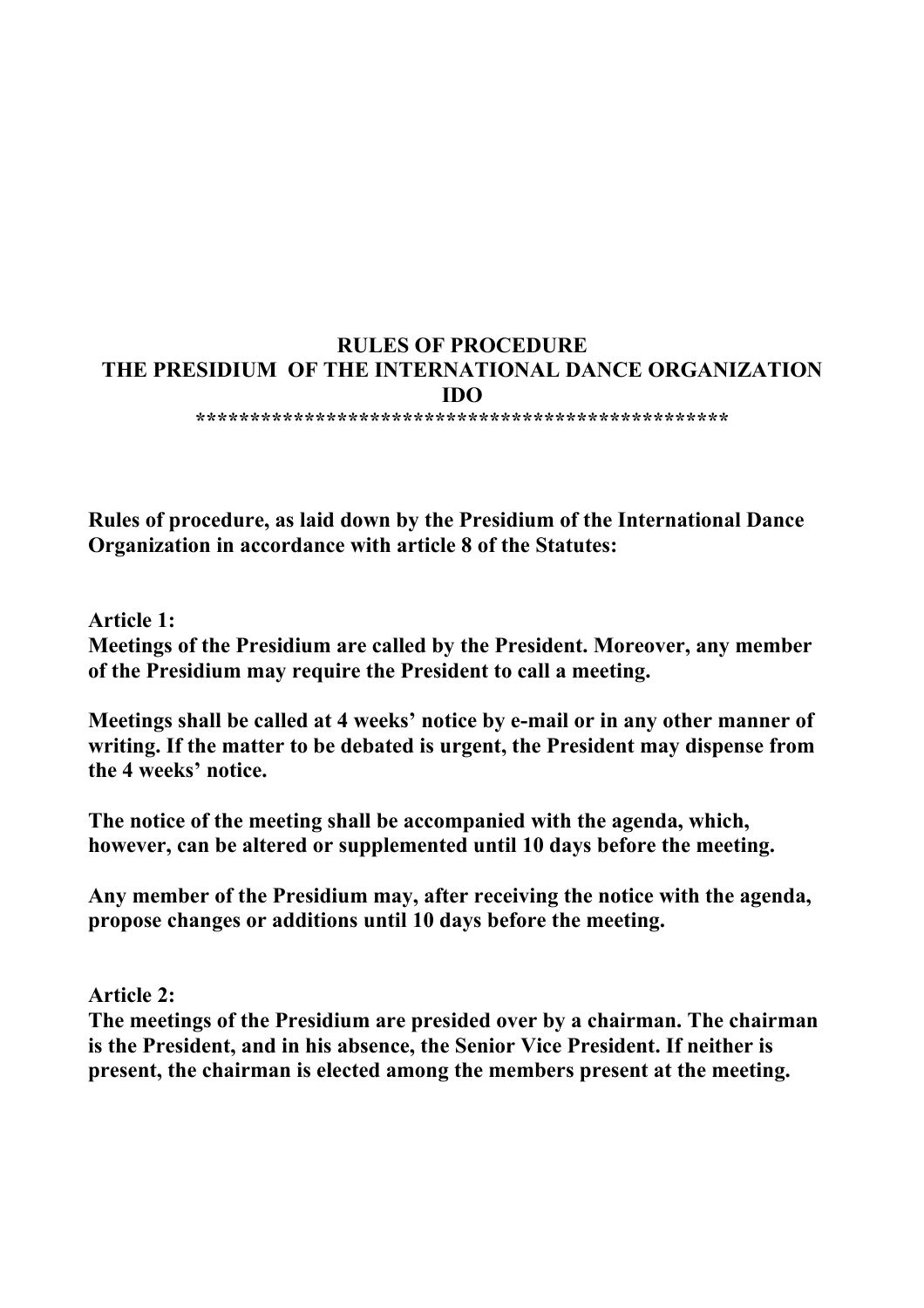## **Article 3:**

**Subjects to be debated at the meetings of the Presidium are brought before the meeting by the member or members of the Presidium who wish to discuss the subject, or any member, authorized by the President to bring forward the subject.** 

**Subsequently, any of the other members present at the meeting is entitled to speak on the subject concerned.** 

**After the first speech, the chairman may limit the debate to only one more speech by the members present at the meeting.** 

## **Article 4:**

**Moreover, the President may decide that matters shall be negotiated outside of meetings. The members of the Presidium will be informed of the matter by email or by any other manner of writing. The notice shall include the deadline for statements concerning the matter, as well as the deadline for a vote on the matter. The President will determine the two deadlines. Statements and vote will take place by e-mail or by any other manner of writing.** 

# **Article 5:**

**Motions that have been debated may be carried or amended. Motions that have been submitted too late, may be debated, provided that this is approved by all the members present.** 

### **Article 6:**

**The Presidium forms a quorum when a minimum of two thirds of the members of the Presidium are present, or the President, Senior Vice President and Treasurer are present. In the latter case, however, a minimum of half the members of the Presidium must be present.** 

**The above rules apply to negotiations outside of meetings as well, cf. article 4, so that the quorum is determined in accordance with the number of members that have actually voted on the matter.**